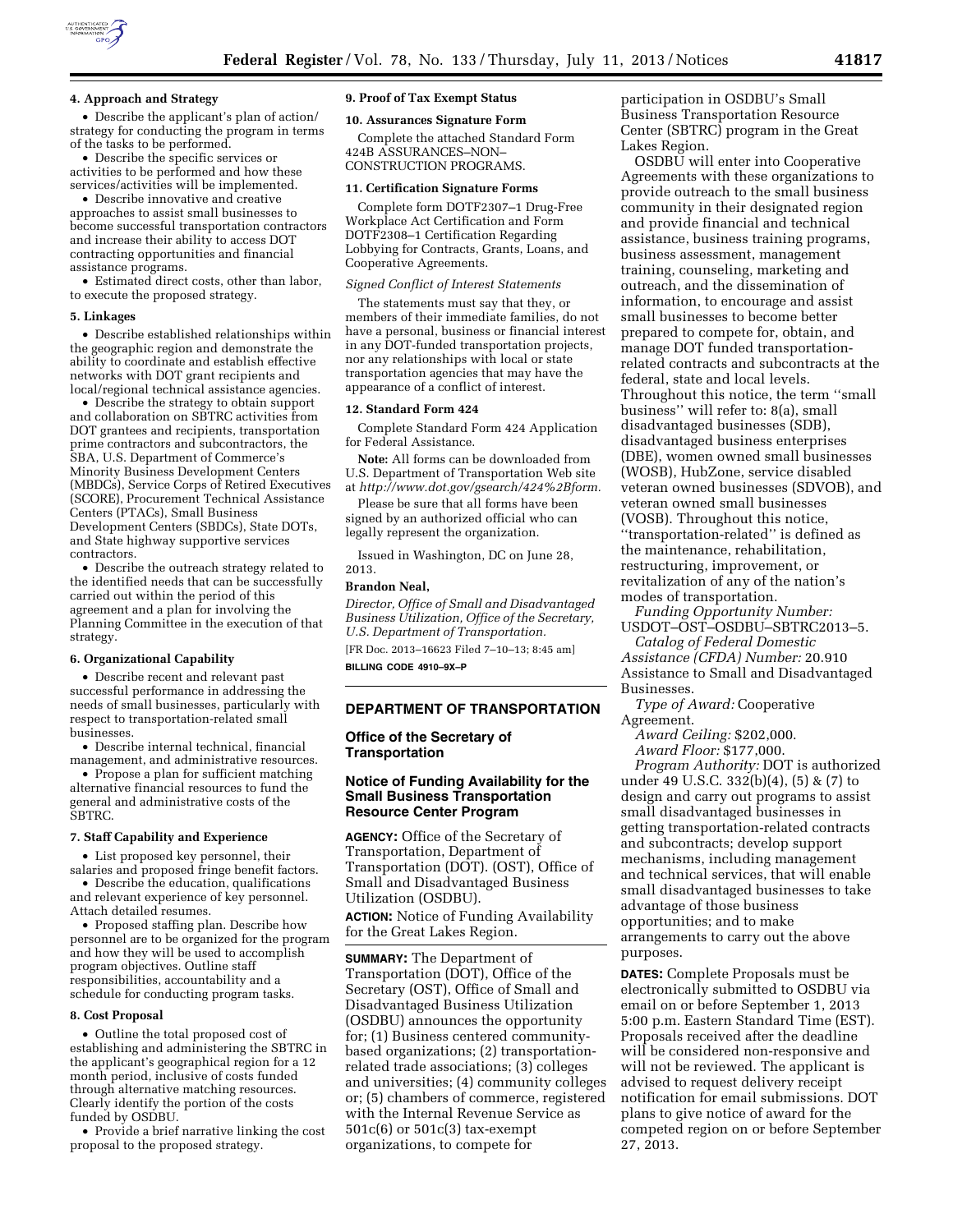**ADDRESSES:** Applications must be electronically submitted to OSDBU via email at *[SBTRC@dot.gov.](mailto:SBTRC@dot.gov)* 

**FOR FURTHER INFORMATION CONTACT:** For further information concerning this notice, contact Ms. Patricia Martin, Program Analyst, U.S. Department of Transportation, Office of Small and Disadvantaged Business Utilization, 1200 New Jersey Avenue SE., W56–462, Washington, DC 20590. Telephone: 1– 800–532–1169 or email *[patricia.martin@dot.gov.](mailto:patricia.martin@dot.gov)* 

# **SUPPLEMENTARY INFORMATION:**

# **Table of Contents**

- 1. Introduction
- 1.1 Background
- 1.2 Program Description and Goals
- 1.3 Description of Competition
- 1.4 Duration of Agreements
- 1.5 Authority
- 1.6 Eligibility Requirements
- 2. Program Requirements
	- 2.1 Recipient Responsibilities
- 2.2 Office of Small and Disadvantaged Business Utilization Responsibilities
- 3. Submission of Proposals
	- 3.1 Format for Proposals
	- 3.2 Address, Number of Copies, Deadline for Submission
- 4. Selection Criteria
	- 4.1 General Criteria
	- 4.2 Scoring of Applications
	- 4.3 Conflicts of Interest

Format for Proposals—Appendix A

# **Full Text of Announcement**

# **1. Introduction**

# *1.1 Background*

The Department of Transportation (DOT) established Office of Small and Disadvantaged Business Utilization (OSDBU) in accordance with Public Law 95–507, an amendment to the Small Business Act and the Small Business Investment Act of 1958.

The mission of OSDBU at DOT is to ensure that the small and disadvantaged business policies and goals of the Secretary of Transportation are developed and implemented in a fair, efficient and effective manner to serve small and disadvantaged businesses throughout the country. The OSDBU also administers the provisions of Title 49, Section 332, the Minority Resource Center (MRC) which includes the duties of advocacy, outreach and financial services on behalf of small and disadvantaged business and those certified under CFR 49 parts 23 and or 26 as Disadvantaged Business Enterprises (DBE) and the development of programs to encourage, stimulate, promote and assist small businesses to become better prepared to compete for, obtain and manage transportationrelated contracts and subcontracts.

The Regional Assistance Division of OSDBU, through the SBTRC program, allows OSDBU to partner with local organizations to offer a comprehensive delivery system of business training, technical assistance and dissemination of information, targeted towards small business transportation enterprises in their regions.

# *1.2 Program Description and Goals*

The national SBTRC program utilizes Cooperative Agreements with chambers of commerce, trade associations, educational institutions and businesscentered community based organizations to establish SBTRCs to provide business training, technical assistance and information to DOT grantees and recipients, prime contractors and subcontractors. In order to be effective and serve their target audience, the SBTRCs must be active in the local transportation community in order to identify and communicate opportunities and provide the required technical assistance. SBTRCs must already have, or demonstrate the ability to, establish working relationships with the state and local transportation agencies and technical assistance agencies (i.e., The U.S. Department of Commerce's Minority Business Development Centers (MBDCs), Small Business Development Centers (SBDCs), and Procurement Technical Assistance Centers (PTACs), SCORE and State DOT highway supportive services contractors in their region. Utilizing these relationships and their own expertise, the SBTRCs are involved in activities such as information dissemination, small business counseling, and technical assistance with small businesses currently doing business with public and private entities in the transportation industry.

Effective outreach is critical to the success of the SBTRC program. In order for their outreach efforts to be effective, SBTRCs must be familiar with DOT's Operating Administrations, its funding sources, and how funding is awarded to DOT grantees, recipients, contractors, subcontractors, and its financial assistance programs. SBTRCs must provide outreach to the regional small business transportation community to disseminate information and distribute DOT-published marketing materials, such as Short Term Lending Program (STLP) Information, Bonding Education Program (BEP) information, SBTRC brochures and literature, Procurement Forecasts; Contracting with DOT booklets, Women and Girls in Transportation Initiative (WITI) information, and any other materials or resources that DOT or OSDBU may

develop for this purpose. To maximize outreach, the SBTRC may be called upon to participate in regional and national conferences and seminars. Quantities of DOT publications for onhand inventory and dissemination at conferences and seminars will be available upon request from the OSDBU office.

# *1.3 Description of Competition*

The purpose of this Request For Proposal (RFP) is to solicit proposals from transportation-related trade associations, chambers of commerce, community based entities, colleges and universities, community colleges, and any other qualifying transportationrelated non-profit organizations with the desire and ability to partner with OSDBU to establish and maintain an SBTRC.

It is OSDBU's intent to award a Cooperative Agreement to one organization in the Great Lakes Region, from herein referred to as ''region'', in this solicitation. However, if warranted, OSDBU reserves the option to make multiple awards to selected partners. Proposals submitted for a region must contain a plan to service all states listed in the entire region, not just the SBTRC's state or local geographical area. The region's SBTRC headquarters must be established in one of the designated states set forth below. Submitted proposals must also contain justification for the establishment of the SBTRC headquarters in a particular city within the designated state.

*SBTRC Region Competed in This Solicitation:* 

*Great Lakes Region:* Illinois, Indiana, Michigan, Wisconsin.

Program requirements and selection criteria, set forth in Sections 2 and 4 respectively, indicate that the OSDBU intends for the SBTRC to be multidimensional; that is, the selected organization must have the capacity to effectively access and provide supportive services to the broad range of small businesses within the respective geographical region. To this end, the SBTRC must be able to demonstrate that they currently have established relationships within the geographic region with whom they may coordinate and establish effective networks with DOT grant recipients and local/regional technical assistance agencies to maximize resources.

Cooperative agreement awards will be distributed to the region(s) as follows: *Gulf Region:* Ceiling: \$202,000 per

year, Floor: \$177,000 per year.

Cooperative agreement awards by region are based upon an analysis of DBEs, Certified Small Businesses, and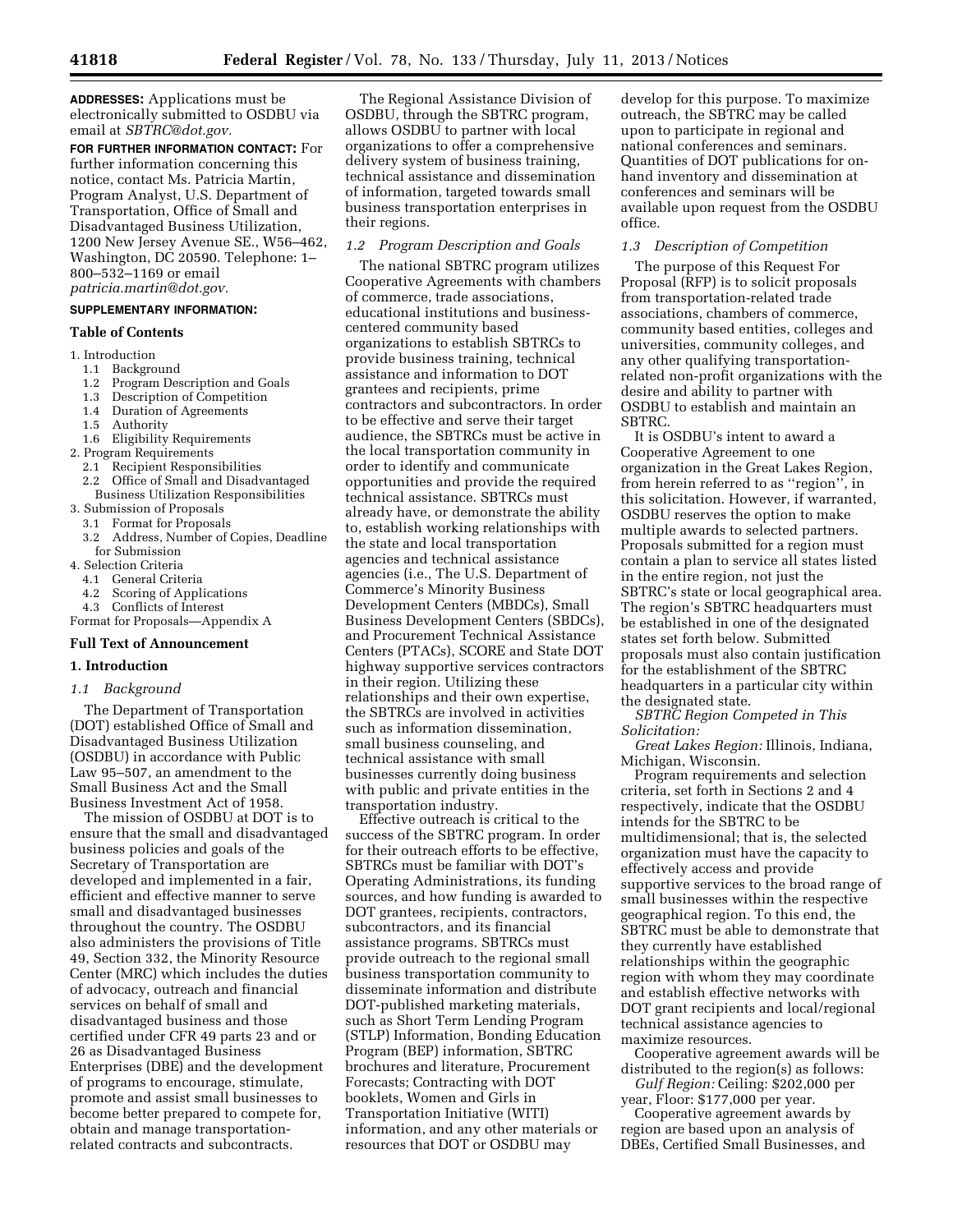US DOT transportation dollars in each region.

It is OSDBU's intent to maximize the benefits received by the small business transportation community through the SBTRC. Funding may be utilized to reimburse an on-site Project Director up to 100% of salary plus fringe benefits, an on-site Executive Director up to 20% of salary plus fringe benefits, up to 100% of a Project Coordinator salary plus fringe benefits, the cost of designated SBTRC space, other direct costs, and all other general and administrative expenses. Selected SBTRC partners will be expected to provide in-kind administrative support. Submitted proposals must contain an alternative funding source with which the SBTRC will fund administrative support costs. Preference will be given to proposals containing in-kind contributions for the Project Director, the Executive Director, the Project Coordinator, cost of designated SBTRC space, other direct costs, and all other general and administrative expenses.

## *1.4 Duration of Agreements*

The cooperative agreement will be awarded for a period of 12 months (one year) with options for two (2) additional one year periods. OSDBU will notify the SBTRC of our intention to exercise an option year or not to exercise an option year 30 days in advance of expiration of the current year.

### *1.5 Authority*

DOT is authorized under 49 U.S.C.  $332(b)(4)$ ,  $(5)$  & $(7)$  to design and carry out programs to assist small disadvantaged businesses in getting transportation-related contracts and subcontracts; develop support mechanisms, including management and technical services, that will enable small disadvantaged businesses to take advantage of those business opportunities; and to make arrangements to carry out the above purposes.

#### *1.6 Eligibility Requirements*

To be eligible, an organization must be an established, nonprofit, community-based organization, transportation-related trade association, chamber of commerce, college or university, community college, and any other qualifying transportation-related non-profit organization which has the documented experience and capacity necessary to successfully operate and administer a coordinated delivery system that provides access for small businesses to prepare and compete for transportation-related contracts.

In addition, to be eligible, the applicant organization must:

(A) Be an established 501C(3) or 501C(6) tax-exempt organization and provide documentation as verification. No application will be accepted without proof of tax-exempt status;

(B) Have at least one year of documented and continuous experience prior to the date of application in providing advocacy, outreach, and technical assistance to small businesses within the region in which proposed services will be provided. Prior performance providing services to the transportation community is preferable, but not required; and

(C) Have an office physically located within the proposed city in the designated headquarters state in the region for which they are submitting the proposal that is readily accessible to the public.

# **2. Program Requirements**

# *2.1 Recipient Responsibilities*

### (A) *Assessments, Business Analyses*

1. Conduct an assessment of small businesses in the SBTRC region to determine their training and technical assistance needs, and use information that is available at no cost to structure programs and services that will enable small businesses to become better prepared to compete for and receive transportation-related contract awards.

2. Contact other federal, state and local government agencies, such as the U.S. Small Business Administration (SBA), state and local highway agencies, state and local airport authorities, and transit authorities to identify relevant and current information that may support the assessment of the regional small business transportation community needs.

# (B) *General Management & Technical Training and Assistance*

1. Utilize OSDBU's Monthly Reporting Form to document each small business assisted by the SBTRC and type of service(s) provided. The completed form must be transmitted electronically to the SBTRC Program Analyst on a monthly basis, accompanied by a narrative report on the activities and performance results for that period. The data gathered must be supportive by the narrative and must relate to the numerical data on the monthly reports.

2. Ensure that an array of information is made available for distribution to the small business transportation community that is designed to inform and educate the community on DOT/ OSDBU services and opportunities.

3. Coordinate efforts with OSDBU's in order to maintain an on-hand inventory of DOT/OSDBU informational materials for general dissemination and for distribution at transportation-related conferences and other events.

#### (C) *Business Counseling*

1. Collaborate with agencies, such as the State, Regional, and Local Transportation Government Agencies, SBA, U.S. Department of Commerce's Minority Business Development Centers (MBDCs), Service Corps of Retired Executives (SCORE), Procurement Technical Assistance Centers (PTACs), and Small Business Development Centers (SBDCs), to offer a broad range of counseling services to transportationrelated small business enterprises.

2. Create a technical assistance plan that will provide each counseled participant with the knowledge and skills necessary to improve the management of their own small business to expand their transportationrelated contracts and subcontracts portfolio.

3. Provide a minimum of 20 hours of individual or group counseling sessions to small businesses per month.

#### (D) *Planning Committee*

1. Establish a Regional Planning Committee consisting of at least 7 members that includes representatives from the regional community and federal, state, and local agencies. The highway, airport, and transit authorities for the SBTRC's headquarters state must have representation on the planning committee. This committee shall be established no later than 60 days after the execution of the Cooperative agreement between the OSDBU and the selected SBRTC.

2. Provide a forum for the federal, state, and local agencies to disseminate information about upcoming procurements.

3. Hold either monthly or quarterly meetings at a time and place agreed upon by SBTRC and planning committee members.

4. Use the initial session (teleconference call) by the SBTRC explain the mission of the committee and identify roles of the staff and the members of the group.

5. Responsibility for the agenda and direction of the Planning Committee should be handled by the SBTRC Executive Director or his/her designee.

# (E) *Outreach Services/Conference Participation*

1. Utilize the services of the System for Award Management (SAM) and other sources to construct a database of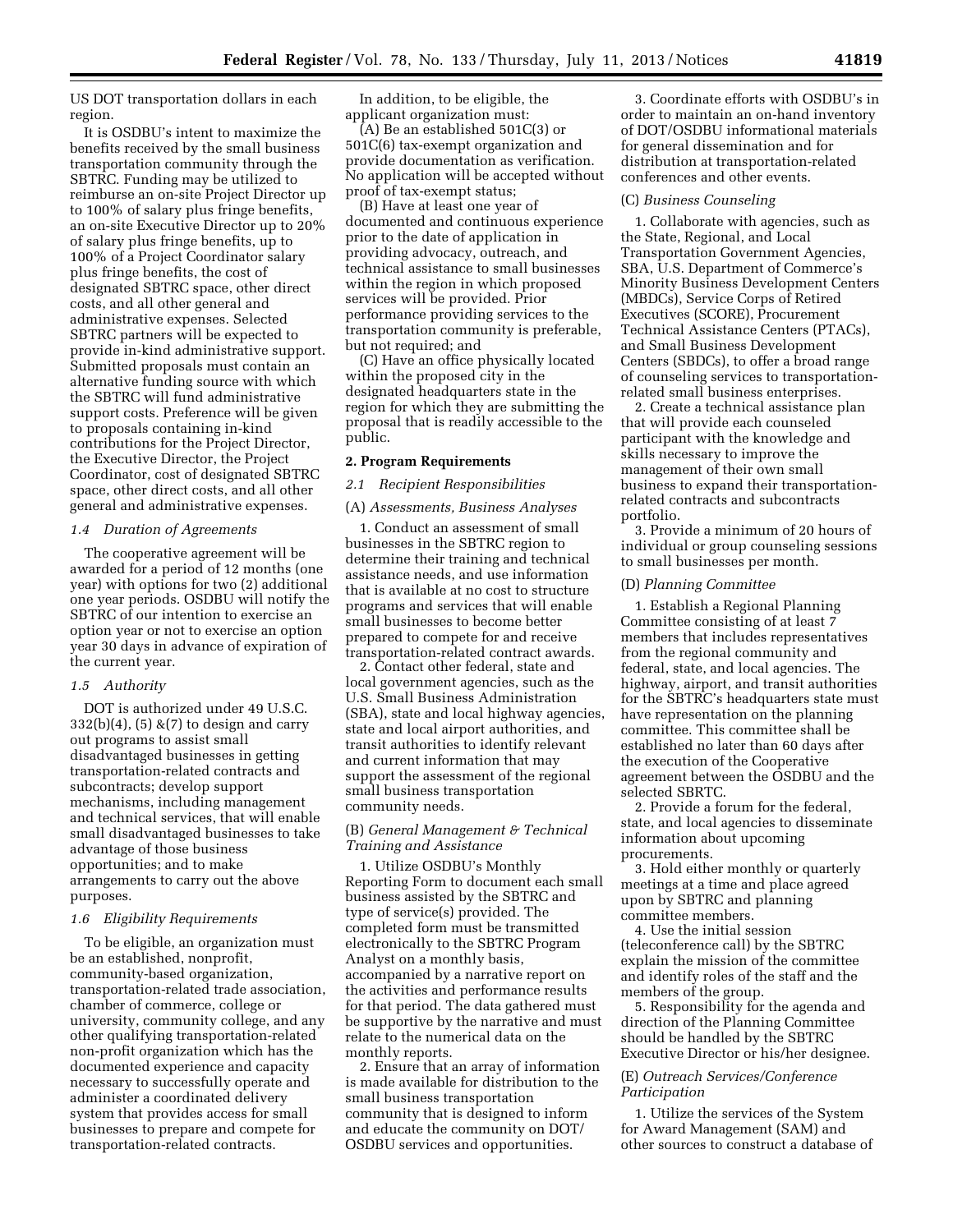regional small businesses that currently or may in the future participate in DOT direct and DOT funded transportation related contracts, and make this database available to OSDBU, upon request.

2. Utilize the database of regional transportation-related small businesses to match opportunities identified through the planning committee forum, FedBiz Opps (a web-based system for posting solicitations and other Federal procurement-related documents on the Internet), and other sources to eligible small businesses and inform the small business community about those opportunities.

3. Develop a ''targeted'' database of firms (100–150) that have the capacity and capabilities, and are ready, willing and able to participate in DOT contracts and subcontracts immediately. This control group will receive ample resources from the SBTRC, i.e., access to working capital, bonding assistance, business counseling, management assistance and direct referrals to DOT agencies at the state and local levels, and to prime contractors as effective subcontractor firms.

4. Identify regional, state and local conferences where a significant number of small businesses, with transportation related capabilities, are expected to be in attendance. Maintain and submit a list of those events to the SBTRC Program Analyst for review and posting on the OSDBU Web site on a monthly basis. Clearly identify the events designated for SBTRC participation and include recommendations for OSDBU participation.

5. Conduct outreach and disseminate information to small businesses at regional transportation-related conferences, seminars, and workshops. In the event that the SBTRC is requested to participate in an event, the SBTRC will send DOT materials, the OSDBU banner and other information that is deemed necessary for the event.

6. Submit a conference summary report to OSDBU no later than 5 business days after participation in the event or conference. The conference summary report must summarize activities, contacts, outreach results, and recommendations for continued or discontinued participation in future similar events sponsored by that organization.

7. Upon request by OSDBU, coordinate efforts with DOT's grantees and recipients at the state and/or local levels to sponsor or cosponsor an OSDBU transportation-related conference in the region.

8. Participate in monthly teleconference call with the Regional Assistance Division Program Manager and OSDBU staff.

### (F) *Short Term Lending Program (STLP)*

1. Work with STLP participating banks and if not available, other lending institutions to deliver a minimum of five (5) seminars/workshops per year on the STLP financial assistance program to the transportation-related small business community. The seminar/ workshop must cover the entire STLP process, from completion of STLP loan applications and preparation of the loan package to graduation from the STLP.

2. Provide direct support, technical support, and advocacy services to potential STLP applicants to increase the probability of STLP loan approval and generate a minimum of 7 approved STLP applications per year.

# (G) *Bonding Education Program (BEP)*

Work with OSDBU, bonding industry partners, local small business transportation stakeholders, and local bond producers/agents in your region to deliver a minimum of 2 complete BEP seminars. The BEP consists of the following components: (1) The stakeholder's meeting; (2) the educational workshops component; (3) the bond readiness component; and (4) follow-on assistance to BEP participants via technical and procurement assistance based on the prescriptive plan determined by the BEP. For each BEP event, work with the local bond producers/agents in your region and the disadvantaged business participants to deliver minimum of 10 disadvantaged business participants in the BEP event with either access to bonding or an increase in bonding capacity.

Furnish all labor, facilities and equipment to perform the services described in this announcement.

# (H) *Women and Girls in Transportation Initiative (WITI)*

Pursuant to Executive Order 13506, and 49 U.S.C. 332 (b) (4) & (7), the SBTRC shall administer the WITI in their geographical region. The SBTRC shall implement the DOT WITI program as defined by the DOT WITI Policy. The WITI program is designed to identify, educate, attract, and retain women and girls from a variety of disciplines in the transportation industry. The SBTRC shall also be responsible for outreach activities in the implementation of this program and advertising the WITI program to all colleges and universities and transportation entities in their region. The WITI program shall be developed in conjunction with the skill needs of the USDOT, state and local transportation agencies and appropriate

private sector transportation-related participants including, S/WOBs/DBEs, and women organizations involved in transportation. Emphasis shall be placed on establishing partnerships with transportation-related businesses. The SBTRC will be required to host 1 WITI event and attend at least 5 events where WITI is presented and marketed.

# *2.2 Office of Small and Disadvantaged Business Utilization (OSDBU) Responsibilities*

(A) Provide consultation and technical assistance in planning, implementing and evaluating activities under this announcement.

(B) Provide orientation and training to the applicant organization.

(C) Monitor SBTRC activities, cooperative agreement compliance, and overall SBTRC performance.

(D) Assist SBTRC to develop or strengthen its relationships with federal, state, and local transportation authorities, other technical assistance organizations, and DOT grantees.

(E) Facilitate the exchange and transfer of successful program activities and information among all SBTRC regions.

(F) Provide the SBTRC with DOT/ OSDBU materials and other relevant transportation related information for dissemination.

(G) Maintain effective communication with the SBTRC and inform them of transportation news and contracting opportunities to share with small businesses in their region.

(H) Provide all required forms to be used by the SBTRC for reporting purposes under the program.

(I) Perform an annual performance evaluation of the SBTRC. Satisfactory performance is a condition of continued participation of the organization as an SBTRC and execution of all option years.

### **3. Submission of Proposals**

### *3.1 Format for Proposals*

Each proposal must be submitted to DOT's OSDBU in the format set forth in the application form attached as Appendix A to this announcement.

# *3.2 Address; Number of Copies; Deadlines for Submission*

Any eligible organization, as defined in Section 1.6 of this announcement, will submit only one proposal per organization for consideration by OSDBU.

Applications must be double spaced, and printed in a font size not smaller than 12 points. Applications will not exceed 35 single-sided pages, not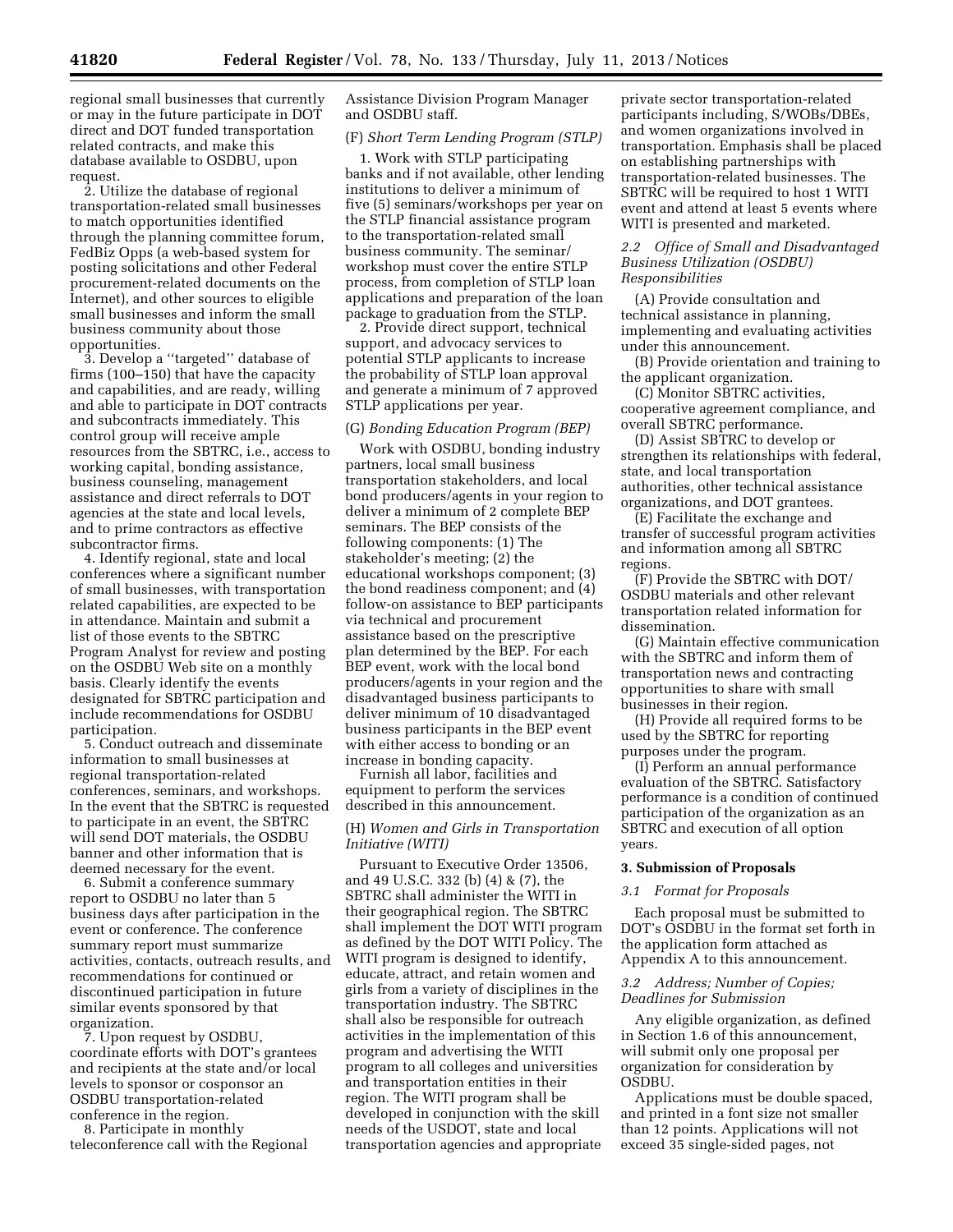including any requested attachments. All pages should be numbered at the top of each page. All documentation, attachments, or other information pertinent to the application must be included in a single submission. Proposal packages must be submitted electronically to OSDBU at *[SBTRC@dot.gov.](mailto:SBTRC@dot.gov)* The applicant is advised to turn on request delivery receipt notification for email submission. Proposals must be received by DOT/OSDBU no later than September 1, 2013, 5:00 p.m., EST. If you have any problems submitting your proposal, please email *[patricia.martin@dot.gov](mailto:patricia.martin@dot.gov)* or telephone (202) 366–5337.

### **4. Selection Criteria**

# *4.1 General Criteria*

OSDBU will award the cooperative agreement on a best value basis, using the following criteria to rate and rank applications:

Applications will be evaluated using a point system (maximum number of  $points = 100$ );

• Approach and strategy (25 points)

• Linkages (25 points)

• Organizational Capability/Site visit (25 points)

• Staff Capabilities and Experience (15 points)

• Cost Proposal (10 points)

#### (A) *Approach and Strategy* (25 Points)

The applicant must describe their strategy to achieve the overall mission of the SBTRC as described in this solicitation and service the small business community in their entire geographic regional area. The applicant must also describe how the specific activities outlined in Section 2.1 will be implemented and executed in the organization's regional area. OSDBU will consider the extent to which the proposed objectives are specific, measurable, time-specific, and consistent with OSDBU goals and the applicant organization's overall mission. OSDBU will give priority consideration to applicants that demonstrate innovation and creativity in their approach to assist small businesses to become successful transportation contractors and increase their ability to access DOT contracting opportunities and financial assistance programs. Applicants must also submit the estimated direct costs, other than labor, to execute their proposed strategy. OSDBU will consider the quality of the applicant's plan for conducting program activities and the likelihood that the proposed methods will be successful in achieving proposed objectives at the proposed cost.

## (B) *Linkages* (25 Points)

The applicant must describe their established relationships within their geographic region and demonstrate their ability to coordinate and establish effective networks with DOT grant recipients and local/regional technical assistance agencies to maximize resources. OSDBU will consider innovative aspects of the applicant's approach and strategy to build upon their existing relationships and established networks with existing resources in their geographical area. The applicant should describe their strategy to obtain support and collaboration on SBTRC activities from DOT grantees and recipients, transportation prime contractors and subcontractors, the SBA, U.S. Department of Commerce's Minority Business Development Centers (MBDCs), Service Corps of Retired Executives (SCORE), Procurement Technical Assistance Centers (PTACs), Small Business Development Centers (SBDCs), State DOTs, and State highway supportive services contractors. In rating this factor, OSDBU will consider the extent to which the applicant demonstrates ability to be multidimensional. The applicant must demonstrate that they have the ability to access a broad range of supportive services to effectively serve a broad range of transportation-related small businesses within their respective geographical region. Emphasis will also be placed on the extent to which the applicant identifies a clear outreach strategy related to the identified needs that can be successfully carried out within the period of this agreement and a plan for involving the Planning Committee in the execution of that strategy.

# (C) *Organizational Capability* (25 Points)

The applicant must demonstrate that they have the organizational capability to meet the program requirements set forth in Section 2. The applicant organization must have sufficient resources and past performance experience to successfully provide outreach to the small business transportation resources in their geographical area and carry out the mission of the SBTRC. In rating this factor, OSDBU will consider the extent to which the applicant's organization has recent, relevant and successful experience in advocating for and addressing the needs of small businesses. Applicants will be given points for demonstrated past transportation-related performance. The applicant must also describe technical

and administrative resources it plans to use in achieving proposed objectives. In their description, the applicant must describe their facilities, computer and technical facilities, ability to tap into volunteer staff time, and a plan for sufficient matching alternative financial resources to fund the general and administrative costs of the SBTRC. The applicant must also describe their administrative and financial management staff. It will be the responsibility of the successful candidate to not only provide the services outlined herein to small businesses in the transportation industry, but to also successfully manage and maintain their internal financial, payment and invoicing process with their financial management offices. OSDBU will place an emphasis on capabilities of the applicant's financial management staff. Additionally, a site visit will be required prior to award for those candidates that are being strongly considered. A member of the OSDBU team will contact those candidates to schedule the site visits prior to the award of the agreement.

### (D) *Staff Capability and Experience* (15 Points)

The applicant organization must provide a list of proposed personnel for the project, with salaries, fringe benefit burden factors, educational levels and previous experience clearly delineated. The applicant's project team must be well-qualified, knowledgeable, and able to effectively serve the diverse and broad range of small businesses in their geographical region. The Executive Director and the Project Director shall be deemed key personnel. Detailed resumes must be submitted for all proposed key personnel and outside consultants and subcontractors. Proposed key personnel must have detailed demonstrated experience providing services similar in scope and nature to the proposed effort. The proposed Project Director will serve as the responsible individual for the program. 100% of the Project Director's time must be dedicated to the SBTRC. Both the Executive Director and the Project Director must be located on-site. In this element, OSDBU will consider the extent to which the applicant's proposed Staffing Plan; (a) clearly meets the education and experience requirements to accomplish the objectives of the cooperative agreement; (b) delineates staff responsibilities and accountability for all work required and; (c) presents a clear and feasible ability to execute the applicant's proposed approach and strategy.